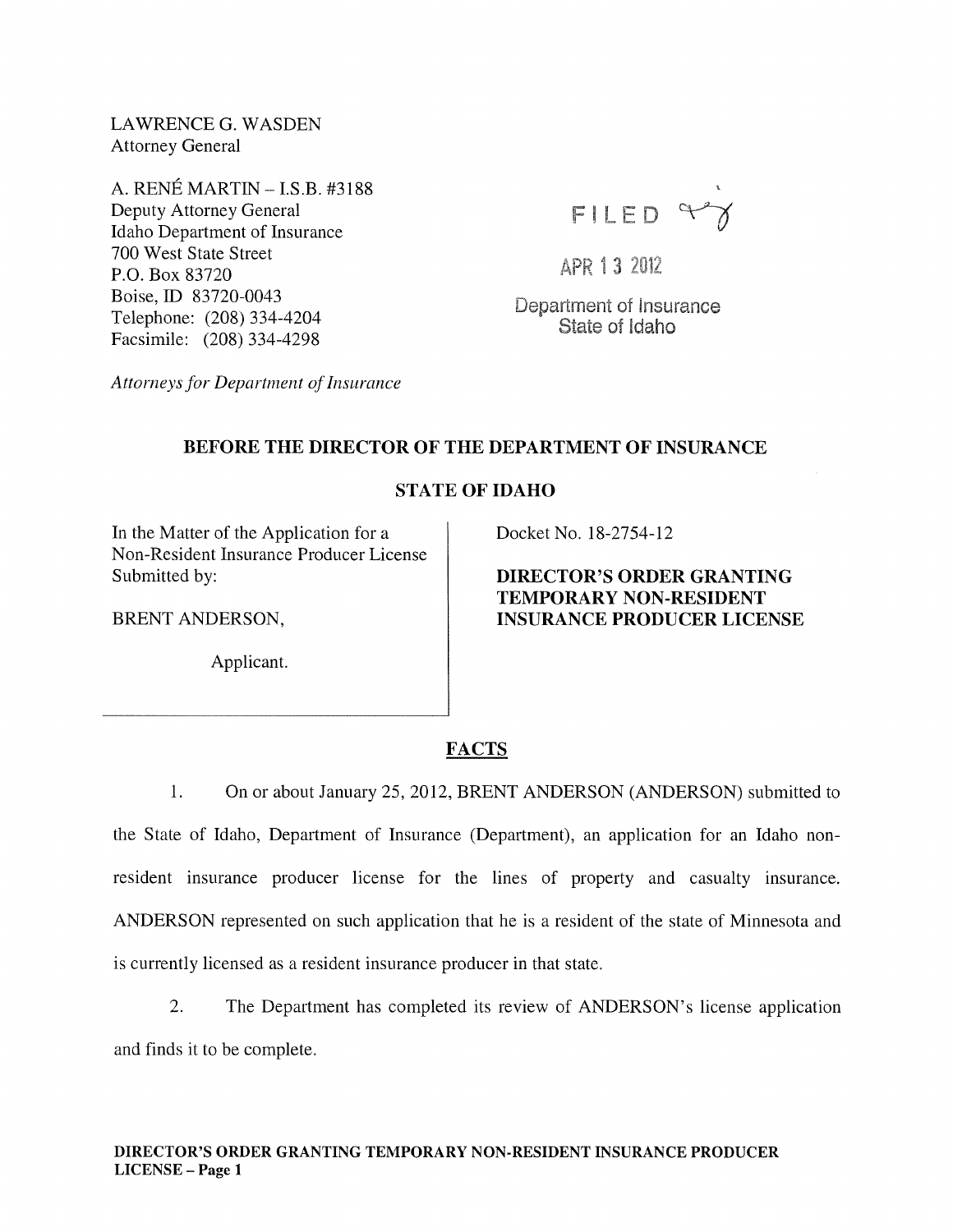3. The Department notes that misdemeanor criminal charges are currently pending against ANDERSON in Anoka County, Minnesota, for which a jury trial is scheduled for May 9, 2012.

#### FINDINGS

4. In view of the facts set forth in paragraphs 1 through 3 above, the Director of the Idaho Department of Insurance (Director) finds, pursuant to Idaho Code § 41-1015(1)(d), that the public interest would best be served by the issuance of a temporary insurance producer license to ANDERSON.

#### ORDER

NOW, THEREFORE, pursuant to Idaho Code § 41-1015(2), IT IS HEREBY ORDERED that a Temporary Non-Resident Insurance Producer License be issued to ANDERSON, which license shall be in effect for a period of no longer than one hundred eighty (180) days from the date of issuance, unless revoked by order of the Director in accordance with Idaho Code § 41- 1015(2), or otherwise terminated pursuant to applicable law.

IT IS FURTHER ORDERED that, pursuant to Idaho Code § 41-1021(2), ANDERSON shall report to the Director, within thirty (30) days of the final disposition of the criminal proceedings referenced in paragraph 3 above, the details of the disposition of such criminal proceeding, and shall provide the Department with a copy of the order, judgment, and any other relevant legal document(s) demonstrating the outcome of the criminal proceeding.

IT IS FURTHER ORDERED that, pursuant to Idaho Code § 41 1021(1), ANDERSON shall report to the Director the details concerning any administrative action taken against him in another jurisdiction including, but not limited to, any action taken by the Minnesota Department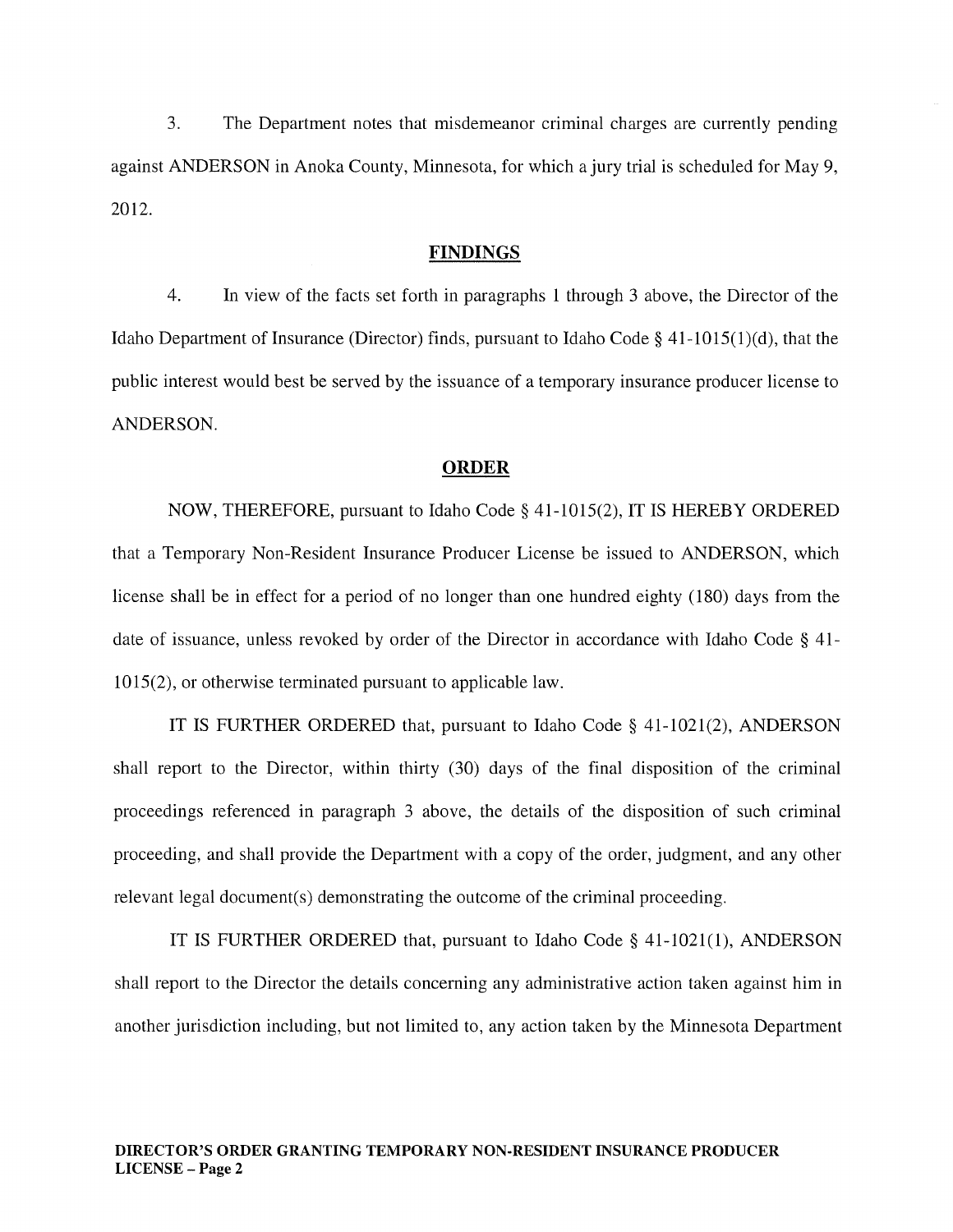of Commerce, Division of Insurance, against his insurance producer license in that state, within thirty (30) days of the final disposition of any such action.

IT IS FURTHER ORDERED that, if, during the entire one hundred eighty (180) day temporary license period authorized by this Order, ANDERSON is in full compliance with title 41, Idaho Code, and the provisions of this Order, the temporary non-resident insurance producer license granted to ANDERSON by this order shall be converted to a standard non-resident Idaho insurance producer license, provided such temporary license is not earlier revoked by order of the Director in accordance with Idaho Code § 41-1015(2), or otherwise terminated.

## IT IS SO ORDERED.

## NOTIFICATION OF RIGHTS

This is a final order of the Director. Any party may file a motion for reconsideration of this final order within fourteen (14) days of the service date of this order. The Department will dispose of the petition for reconsideration within twenty-one (21) days of its receipt, or the petition will be considered denied by operation of law. *See* Idaho Code § 67-5246(4).

Pursuant to Idaho Code §§ 67-5270 and 67-5272, any party aggrieved by this final order may appeal this final order to the district court by filing a petition in the district court of the county in which:

- i. A hearing was held,
- ii. The final agency action was taken,
- iii. The party seeking review of the order resides, or operates its principal place of business in Idaho, or
- iv. The real property or personal property that was the subject of the agency action is located.